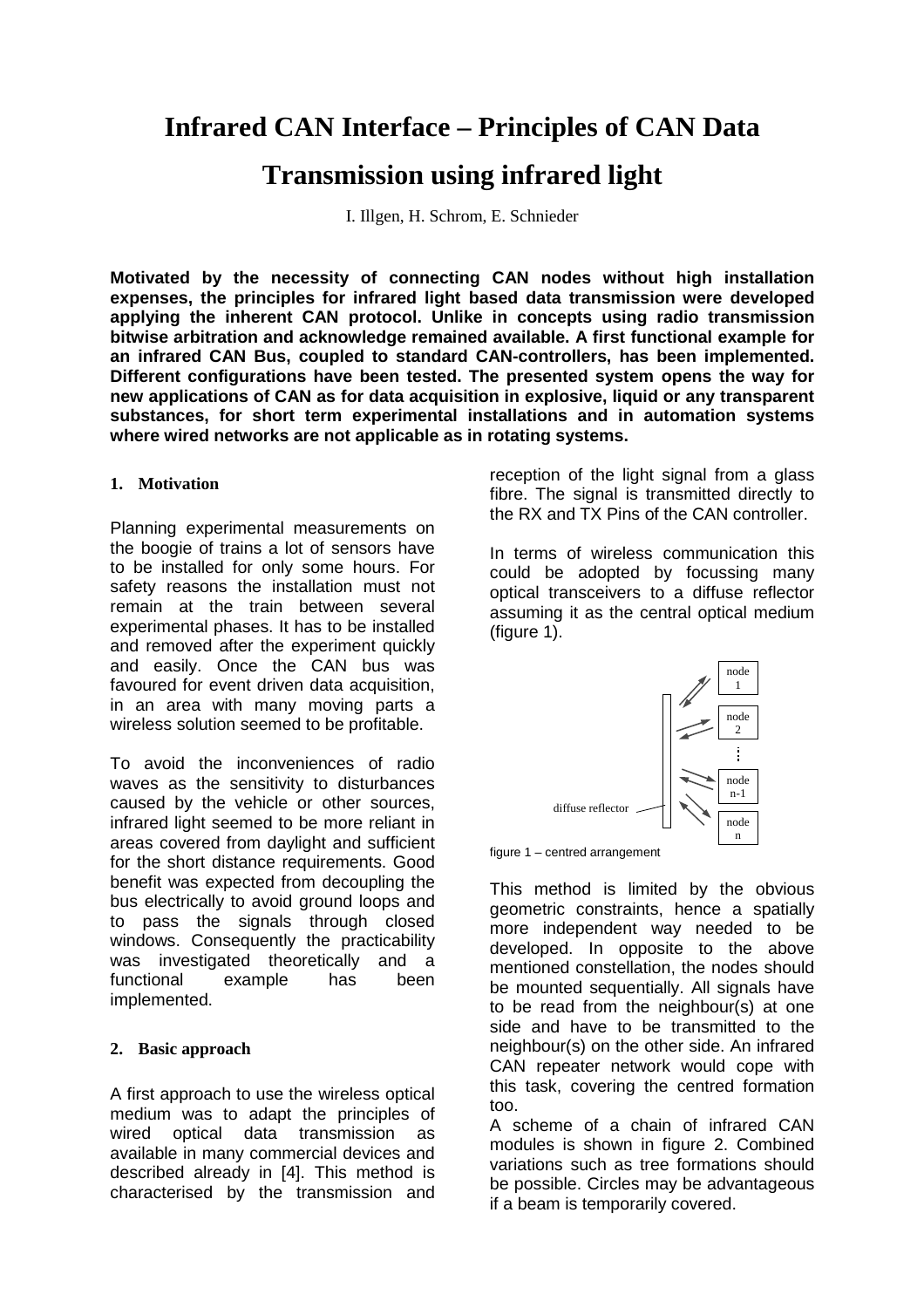

figure 2 - repeater chain constellation

The Transceiver is connected to the CAN controller and consists of the transceiver logic and one or more IR transmitter and receiver diodes. The number of diodes has no impact on the logic, since they are connected to the same signals. Some few diodes become necessary to increase the intensity of light and to adjust the infrared light beams to the direction of the adjacent receivers. More than two directions are possible.

#### **3. The IR-CAN repeater principle**

There are two tasks the IR-transceiver logic has to treat with: Synchronisation of all nodes and bus timing for the data transfer. For simplicity the synchronisation is assumed to be done only once at the beginning of a telegram, provided that the accuracy of all oscillators involved is sufficiently high.

Observing the behaviour of the repeater chain the procedure of CAN data transmission can be described by three main phases for each Bit:

1 Synchronisation gap: The transceiver transmits the assumed signal from the CAN controller to the infrared bus. It

emits light for a dominant bit or no light for a recessive bit.

The device is not yet watching nor repeating the infrared bus level.

- 2 Repetition segment: If the wished signal is a dominant one, the transceiver continues sending. Otherwise the transceiver watches for infrared light and repeats it, if a dominant level was found. In this phase the detected signal is passed through to the CAN controller.
- 3 Hold segment: The transceiver holds the bit level until all nodes have finished their bit time and passes it to the CAN controller without observing the current state of the infrared line.

The sample point can be set after the complete repetition of the IR-level of all members. Then the CAN-Module compares detected signal to its own signal. In the arbitration phase of the telegram the controller will decide whether to cease sending or to continue.

Figure 3 shows the signal propagation through a chain of IR-CAN repeaters or nodes. For the  $5<sup>th</sup>$  node the bit timing inside the controller is added. It can be seen, that the sample point of the controller has to be adjusted between 60% and 80% of the bit time.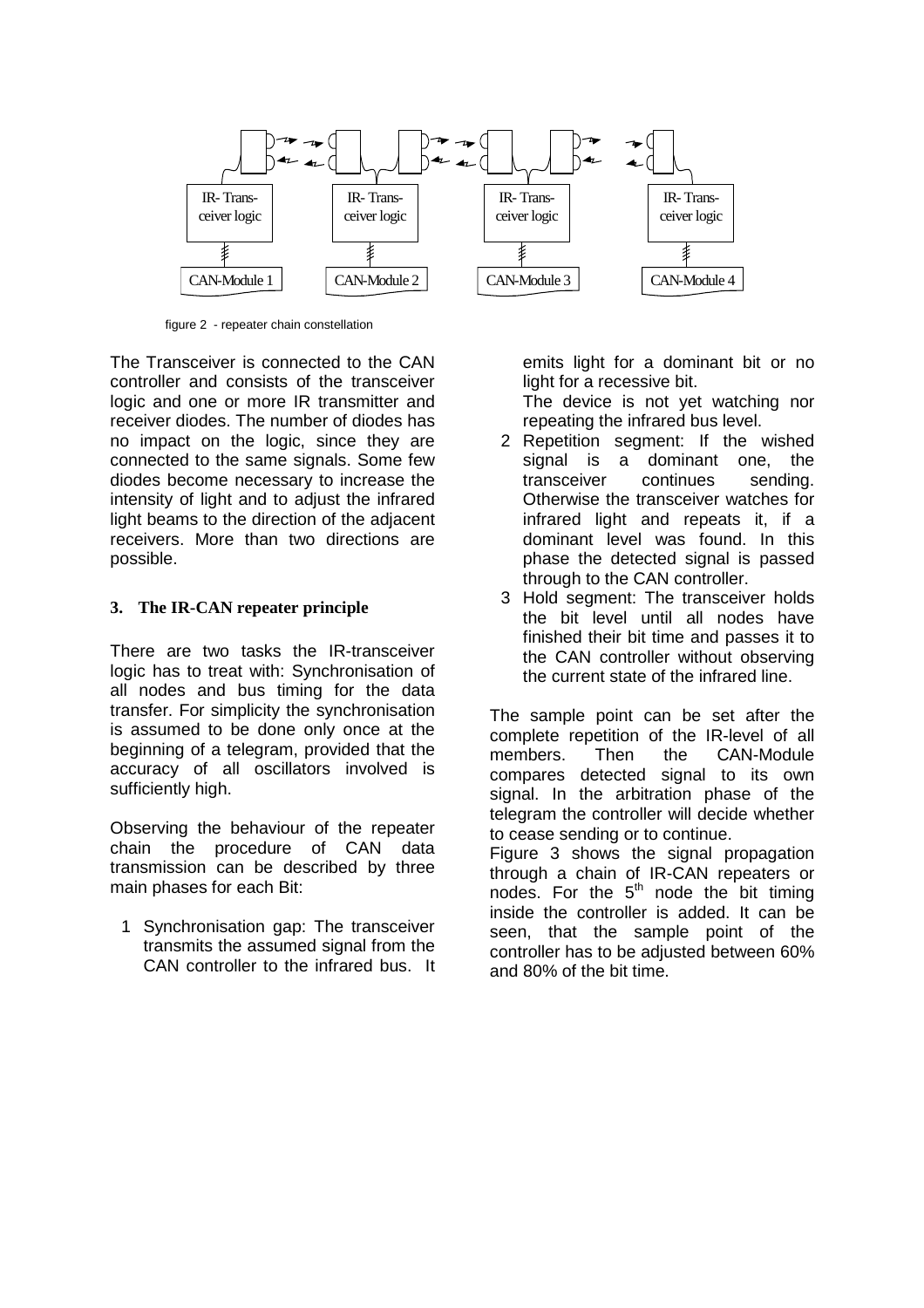

figure 3 bit timing diagram

The maximum baud rate depends on the longest path of signal propagation and on the latency time within each single transceiver that equals the synchronisation time  $t_{sy}$ . This time depends on the oscillator clock frequency, the time for logic operation and the time to activate the optical transceiver. The minimal bit time can be calculated by the equation:

$$
t_{bit\_min} = (4*n-2) t_{sy}
$$

To simplify the logic and to add some time for compensation of the oscillator jitter, the equation can be reduced to

$$
t_{bit} = (4^*n)^* t_{sy}
$$

leading to the following calculated baud rates:

| number of nodes<br>on longest path<br>[n] | number of $t_{sv}$ for<br>complete signal<br>propagation | max. baud rate example for<br>propagation $t_{\rm sv} \leq 250$ ns<br>(500ns) |
|-------------------------------------------|----------------------------------------------------------|-------------------------------------------------------------------------------|
| 2                                         | 8                                                        | $\epsilon$ = 500 kbit/s (250 kbit/s)                                          |
| 3                                         | 12                                                       | $\epsilon$ = 333 kbit/s                                                       |
| 4                                         | 16                                                       | $\epsilon$ = 250 kbit/s (125 kbit/s)                                          |
| up to $8$                                 | 32                                                       | $\epsilon$ = 125 kbit/s                                                       |
| up to $50$                                | 200                                                      | $\epsilon$ = 20 kbit/s (10 kbit/s)                                            |
| up to $100$                               | 400                                                      | $\epsilon$ = 10 kbit/s                                                        |

table 1 calculated baud rates

Theoretically there exist no maximum of nodes, but there are geometrical constraints when focussing many nodes to one reflecting area as well as economical

limits, once the baud rate decreases continually when increasing the number of nodes.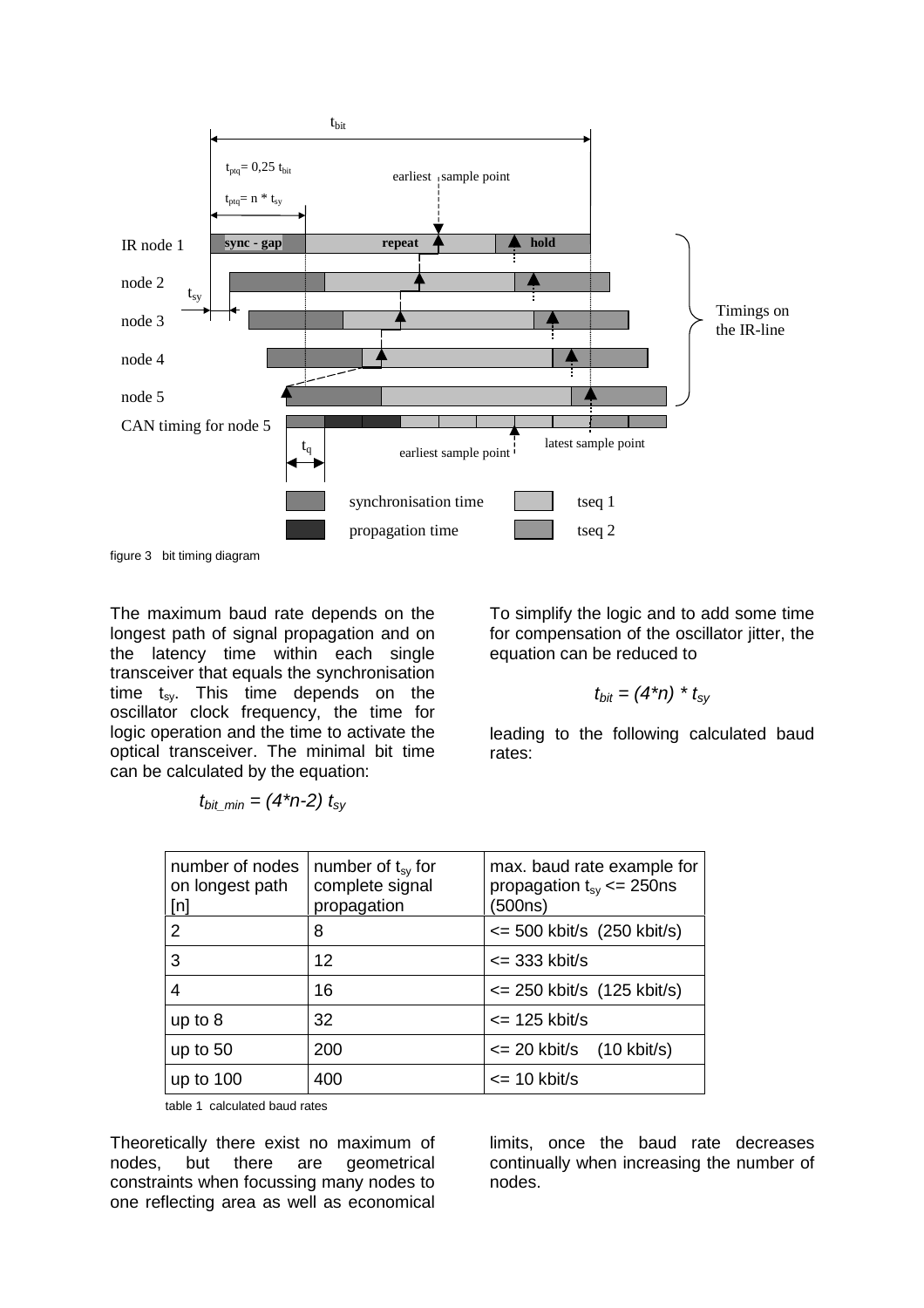#### **4. Test Implementation**

The test implementation bases on the application of IrDA-transceivers [3] that are originally dedicated do semi-duplex data transfer up to 4 Mbit/s, for transmission and reception of the Infrared CAN signal. The logic was designed to fulfil the time limits of ¼ of the maximum Baud rate of 1Mbit/s using a 10ns programmable logic device (PLD). The 16

MHz oscillator reduced the time clock jitter to less than  $\pm 32$  ns. The baud rate is adjusted using jumpers for easy handling. Each node got one or two optical transceiver modules with flexible coupling to the logic unit. In this way it can be lined up to the adjacent transceiver individually. For connection to more than two CAN nodes a white paper as a diffuse reflector shield turned out favourable. A scheme of the complete interface shows figure 4.



figure 4 test implementation of IR-CAN transceiver

The optical receiver (IrDA) appeared as the limiting factor. As a whole  $t_{sv} \le 350$ ns were measured. Hence 250 kbit/s for two nodes and for centred configuration of 3 nodes could be verified using a white sheet of paper as reflector. For 3 nodes in a chain, 250 kbit/s failed as expected.

Save performance could be shown up to<br>20 cm of distance between the 20 cm of distance between the transceivers. Since other emitting diodes show different behaviour this relatively short distance might be increased using other types of emitters.

Further tests as performance at daylight conditions will be continued in autumn 2000. Therefore the implemented net will be coupled to a second, wired CAN network using a Controller board with two CAN modules. Different scenarios as data acquisition through closed windows will be tested.

#### **5. Outlook**

The next most important step is to build a passive coupling device between infrared medium and wired networks.

There might be two main applications for such a device: